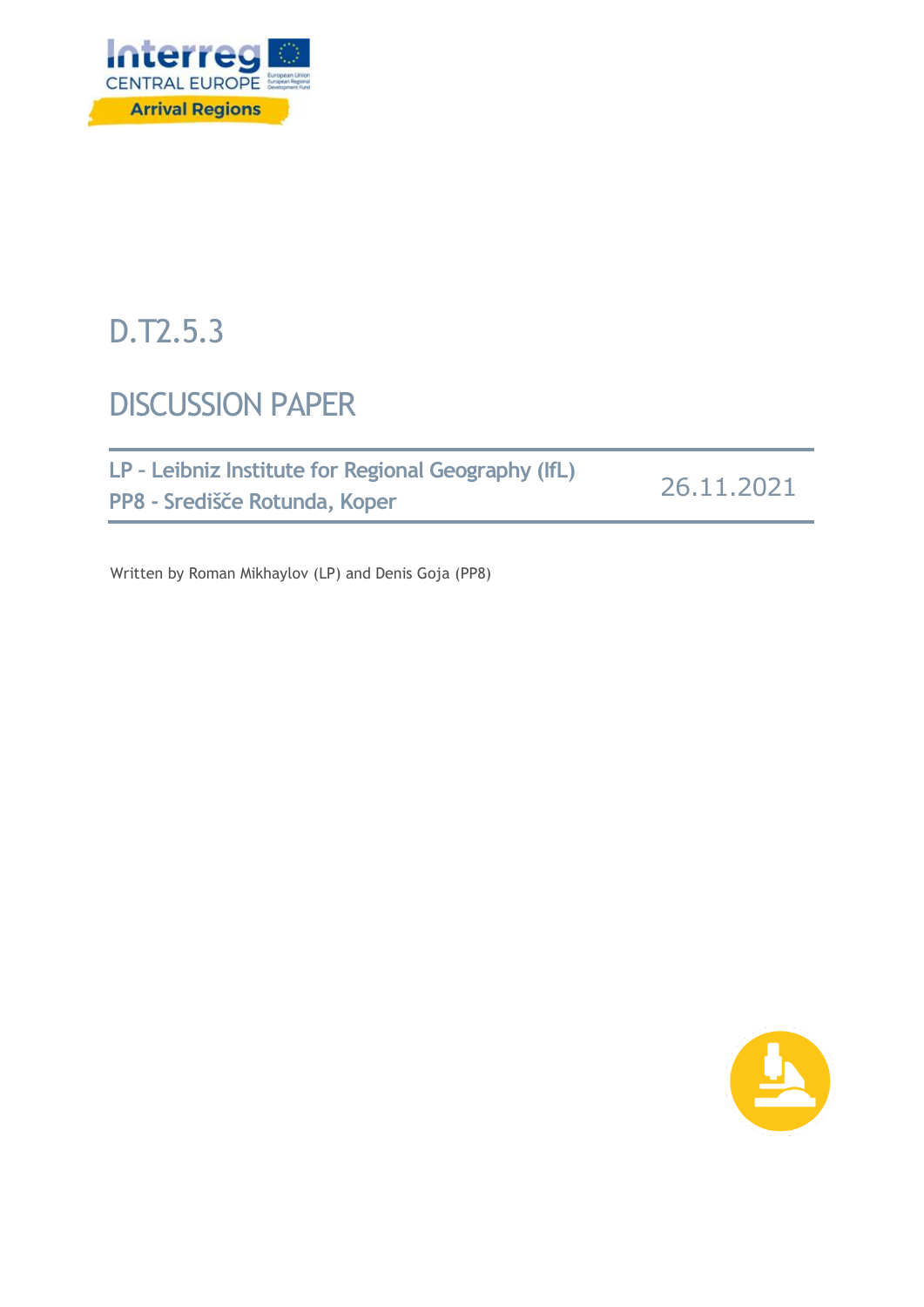## **1. Introduction**

As the ARRIVAL REGIONS project aims to support the social and economic integration of non-EU migrants in rural Central Europe, it deals with the concrete and practical ways of such support. All pilot actions were designed to test different ideas of social innovation. We aim to explain and discuss their impact on rural societies, in an attempt to exchange our practical experiences and to produce new knowledge. Another purpose of this paper is to discuss the transferability of the piloted social innovation approaches.

Altogether, this information provides a framework for future elaboration of policy recommendations and tool-box for the whole field of integration of non-EU nationals in rural areas of Central Europe. To solve these tasks, the Lead Partner (Leibniz Institute for Regional Geography) and the Work Package Leader (Središče Rotunda) have analyzed Pilot Final Reports and Peer Review Reports.

Each part consists of introduction with general description of the pilot action (1), impact of social innovation in particular region (2), possible transferability of pilot action to other regional contexts (3) and conclusion with the most valuable lessons learned from the pilot action (4).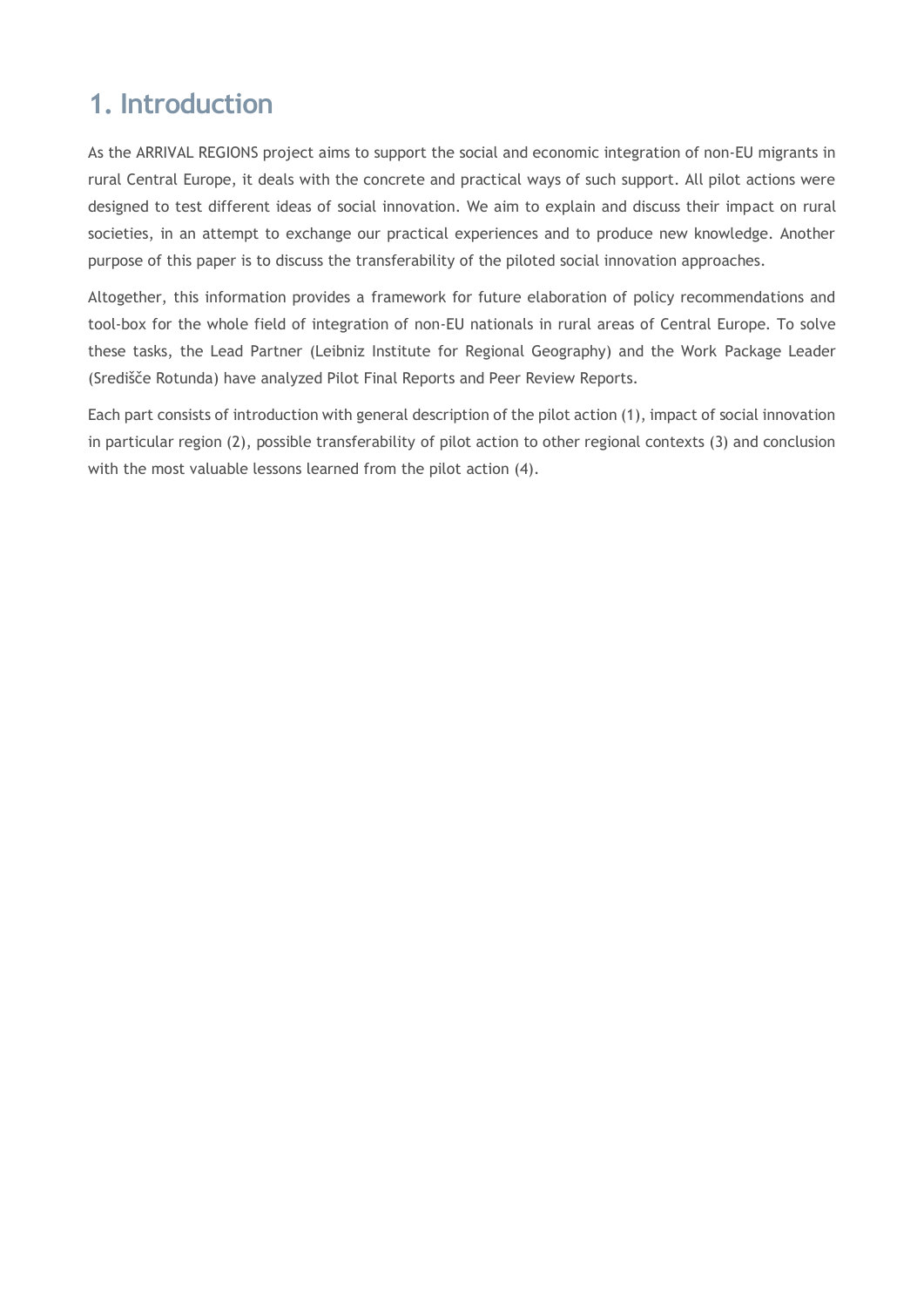## **2. GAL Escartons and the Waldensians Valleys: Pilot action "HOME – Extra-EU Citizens and Integration through Accessible Services"**

## **2.1. Introduction**

The CASA (HOME) pilot action was developed on the territory of 9 municipalities in the Pellice Valley; some activities also took place in Pinerolo and Torino. In line with identified challenges, the initial idea was to increase the intercultural competencies of the help desk operators in order to improve the services provided for non-EU nationals. To achieve this goal, partner 2 organized tutoring and cultural mediation activities for the local service providers, as well as the necessary assistance for non-EU nationals. To reduce bureaucratic obstacles, the pilot action team elaborated supportive information materials about integration and distributed them among public offices and migrants. In total, about 30 operators and 53 migrants were involved in the pilot action. Moreover, the pilot action initiated an analysis of the housing market for foreign citizens, which showed that migrants do not have sufficient access to guarantee funds that are needed for access to housing.

## **2.2. Impact of the piloted social innovation approaches**

The pilot action was successful in reaching a wide range of offices and helpdesk operators and has helped them to increase their expertise in communication with non-EU citizens. A significant number of migrants also benefited from cultural and language mediation. The pilot action team collected useful information about access to housing for non-EU citizens and analysed various existing possibilities for setting up a housing fund. The qualitative analysis of the indicators confirms a very positive reaction from offices and non-EU citizens. Both, the direct tutoring and the materials provided by the team contributed to an increase in awareness and involvement in the issues addressed by the operators. PP2 believes that this new awareness can improve and speed up the economic and social integration of non-EU citizens in a short period of time, allowing them to become active members of society and contribute to the development of the rural area.

## **2.3. Transferability of the piloted social innovation approaches**

The pilot action is easily transferable to other regional or national contexts and is not specifically linked to the territory where it took place. The tutoring and cultural mediation activities could be useful for office workers with solid professional skills, but without relevant intercultural experience. The lack of training programs in this field makes the pilot action a great example of how to overcome bureaucratic obstacles and introduce better services for non-EU migrants. The majority of materials prepared during the pilot action could be easily used in other territories after they have been adapted to national laws, regulations, and procedures.

## **2.4. Conclusion**

The pilot action shows that an improvement of already existing services may result in successfully fostering the integration of non-EU nationals in rural areas. Approaching public institutions proved to be difficult at first. However, demand for support and tutoring, as well as the inclusion of offices, increased after the first positive results. Positive feedback from public offices gives hope for the future of the pilot action in the region.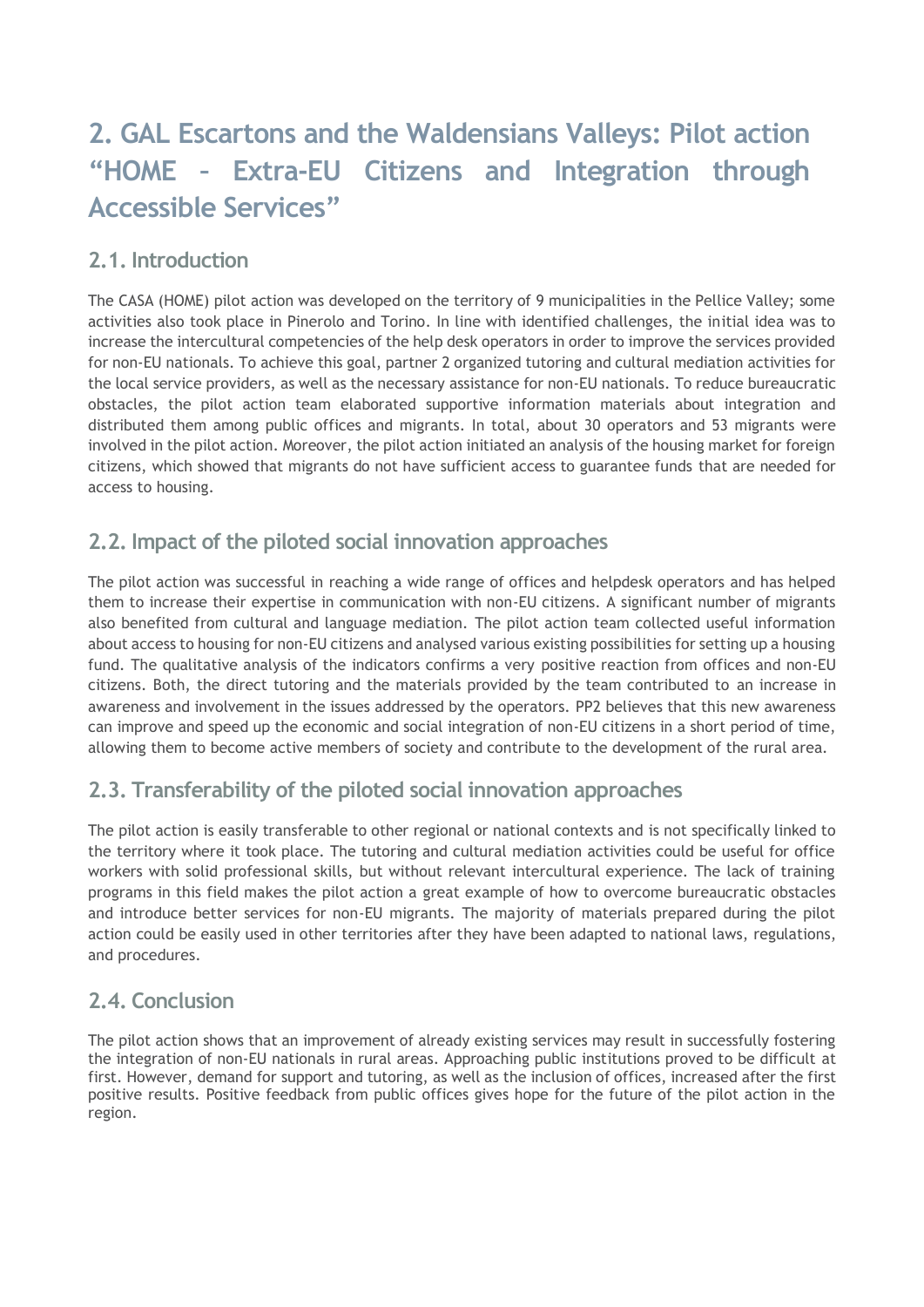## **3. The City of Osijek and Information Legal Center: Pilot action "Living with us"**

#### **3.1. Introduction**

Despite the presence and employment of non-EU citizens in Osijek, comprehensive support schemes are missing. The pilot action team has developed the infrastructure and the program for the inclusion and integration of migrants and other disadvantaged groups by establishing the Centre for Inclusion and Integration. The establishment of the Centre was supported by diverse sources of funding through the projects implemented by DKolektiv in cooperation with local municipalities. The Centre represents the space for building bridges between different population groups and a place where they can receive direct assistance. Other integration activities directed at migrants and local residents included language courses, legal consultations, and promoting intercultural dialogue through thematic events. Overall, about 50 non-EU nationals were involved in the pilot action, with active participation in the planning and realisation of the activities.

## **3.2. Impact of the piloted social innovation approaches**

The methodology applied in the pilot action included the use of co-creation tools for planning the events and services targeted at migrants. Active networking, volunteering, and joint events improved existing collaborations and capacities for integration support. Regular communication and exchange with local stakeholders such as the employment service, the social welfare service, and other local organizations ensured additional support for the pilot action and the formation of new vital collaborations.

## **3.3. Transferability of the piloted social innovation approaches**

The pilot action is transferable to regions where target groups with similar needs are present. It is envisaged to implement the methodology of the pilot action in Sisak-Moslavina county that suffered the consequences of the earthquake (December 2020). The pilot action is implemented in cooperation with a local organisation – the Agency for Local Democracy (Sisak). The methodology is adapted for asylum seekers and migrants with subsidiary protection.

## **3.4. Conclusion**

The project has better prepared local stakeholders for the future integration activities by establishing cooperation and improving knowledge about integration. Local institutional networks can profit from the establishment of the Centre for Inclusion and Integration and may become more sustainable in terms of welcoming capacity. The experience of the pilot actions shows the importance of co-creation and networking for establishing links and networks between migrants, resident society and local organisations.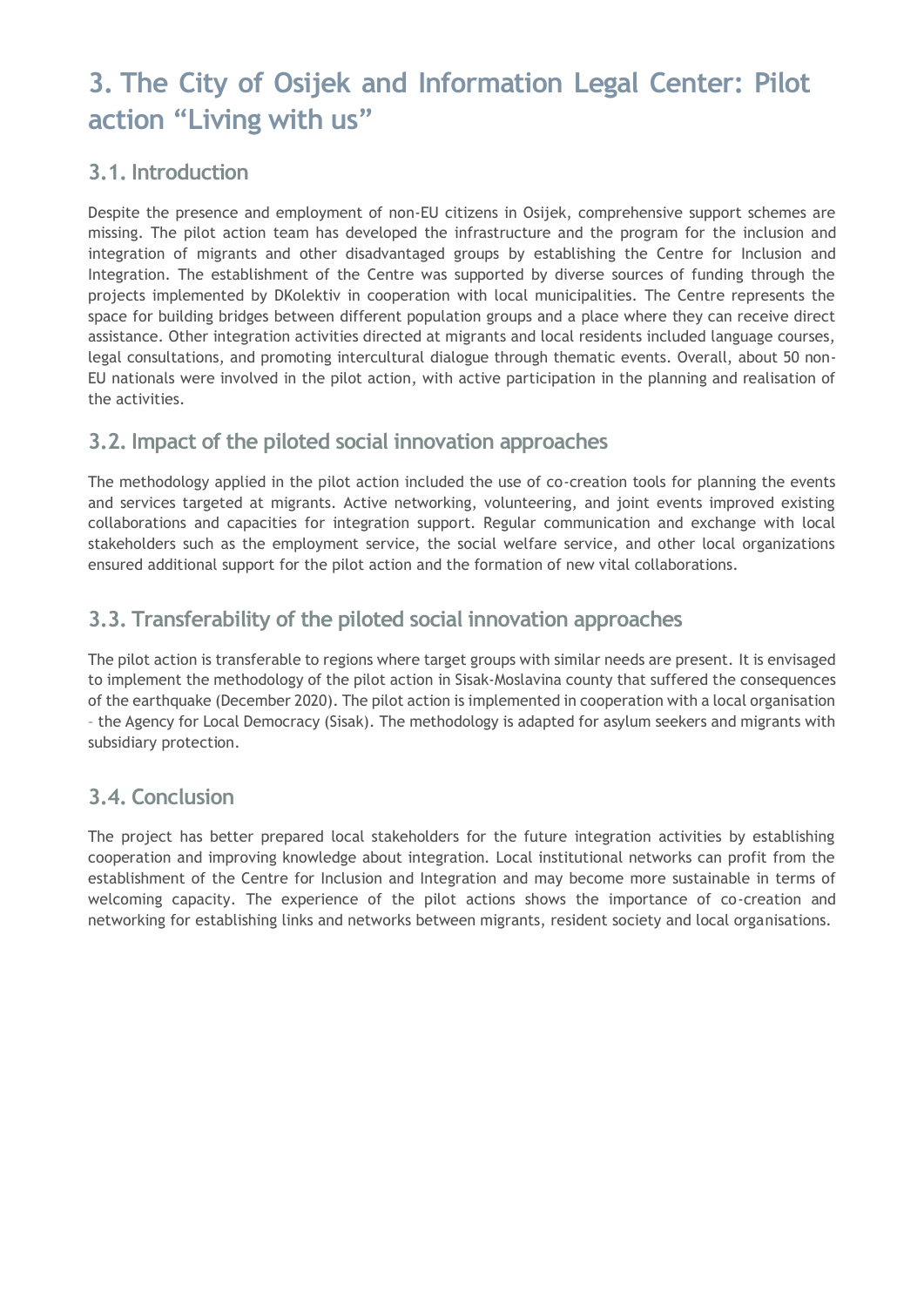## **4. The Mountain Union of Ceva and UNCEM: Pilot action "HUMANITARIAN CORRIDORS MEET PUBLIC CAS"**

#### **4.1. Introduction**

Non-EU citizens in the Unione Montana di Ceva were facing significant bureaucratic obstacles while applying for a residence permit in municipal reception centers, which had a negative impact on their employment and integration prospects. In order to raise awareness among local institutions and citizens about migration policies and the importance of establishing a local welcoming culture, the pilot action team formalized the collaboration with the responsible ministries at the national level. After this, PPs 5 and PP6 started to interact directly with the main Italian organizations promoting safe and legal pathways of migration (the Humanitarian Corridors). This exchange encouraged the revision of existing migration policies with the participation of local public authorities. On the local level, the pilot action provided support for the integration of non-EU nationals into the labor market with the help of job training courses. In total, nine local and non-local stakeholders took part in the pilot action.

## **4.2. Impact of the piloted social innovation approaches**

The pilot action initiated the development of alternative procedures for migration for non-EU citizens, with the possibility of speeding up the process of issuing necessary documents. This simplified the integration into the local labor market of non-EU migrants coming via Humanitarian Corridors. Partner managed to involve both local and national-level stakeholders, which was useful for raising awareness and the inclusion of several target groups, including operators of social services and reception structures, as well as civil society actors.

## **4.3. Transferability of the piloted social innovation approaches**

The pilot action is transferable in the sense that it effectively raises the awareness of local service providers. Specifically, the pilot action demonstrates a centralized approach to local authorities through the improvement of national-level collaborations. The next local event, scheduled for October or November 2021, is aimed at raising the awareness of other local authorities in the province of Cuneo on the subject of safe and legal pathways of migration.

#### **4.4. Conclusion**

The experience of the pilot action highlights the importance of close contact with the national stakeholders in order to approach local actors. The plan for the future is to use Humanitarian Corridors to advocate for further revisions of the Italian legal system and migration policies and to promote the establishment of a local welcoming culture for non-EU citizens. The next important step of the Mountain Union of Ceva is the presentation of the piloted initiative to the National Strategy of Internal Areas.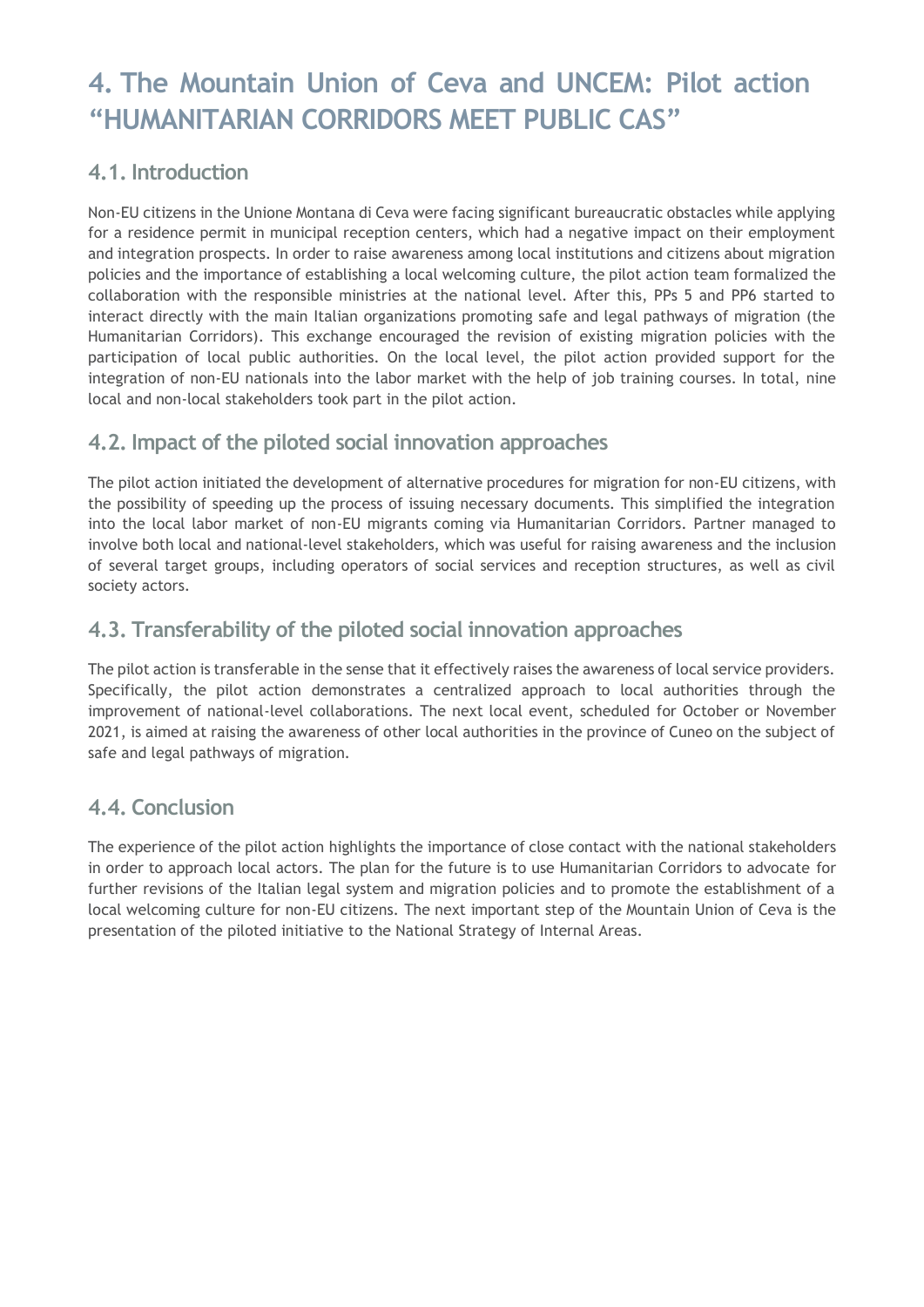## **5. The University of West Bohemia: Pilot action "Centre for Coordination of Integrational Activities in Bor"**

## **5.1. Introduction**

The main idea of the pilot action was to cover the lack of local integration services for non-EU nationals in the city of Bor and to foster their participation in local life beyond their workplaces. The establishment of the Coordination Center for Integration Activities is aimed at solving these tasks. The Center worked on a daily basis as a relevant and respected partner for key local institutions and facilitated communication between stakeholders to establish communication channels. Non-EU labor migrants continuously made use of the Center's support and services, such as language courses and legal consultations. In order to involve the resident society, the Center also organized local events and approached public institutions (e.g., schools) in order to mediate the daily issues of migrants and their children. At the same time, Partner offered Czech language courses for the employees of several big companies directly at their workplace. In total, about 50 non-EU nationals completed the language courses and used the consultation services.

## **5.2. Impact of the piloted social innovation approaches**

The pilot action supported the integration of non-EU nationals and had a positive impact on networking between stakeholders. Not only did language courses facilitate the living together of foreigners and members of host society, they also supported the personal and professional growth of the participants. During the pilot action, PP7 initiated the establishment of a local welcoming network while approaching and collaborating with the local municipalities on the issues of integration as well as with other stakeholders.

## **5.3. Transferability of the piloted social innovation approaches**

The pilot action is transferable both nationally and internationally. A proactive coordinator with good orientation in the local environment and advanced soft skills allowing them to motivate local stakeholders to participate in the pilot action is a crucial element of success. Another important feature may be the motivation and openness of local municipalities and employers.

## **5.4. Conclusion**

The pilot action shows how minor changes in local institutions and services may boost the integration of non-EU (labor) migrants and stimulate local stakeholders to pay more attention to the needs of the migrants. Another observation is the crucial role of language courses in building trust with the resident society. In this spirit, language courses have a huge positive impact on the quality of life of migrants in rural areas.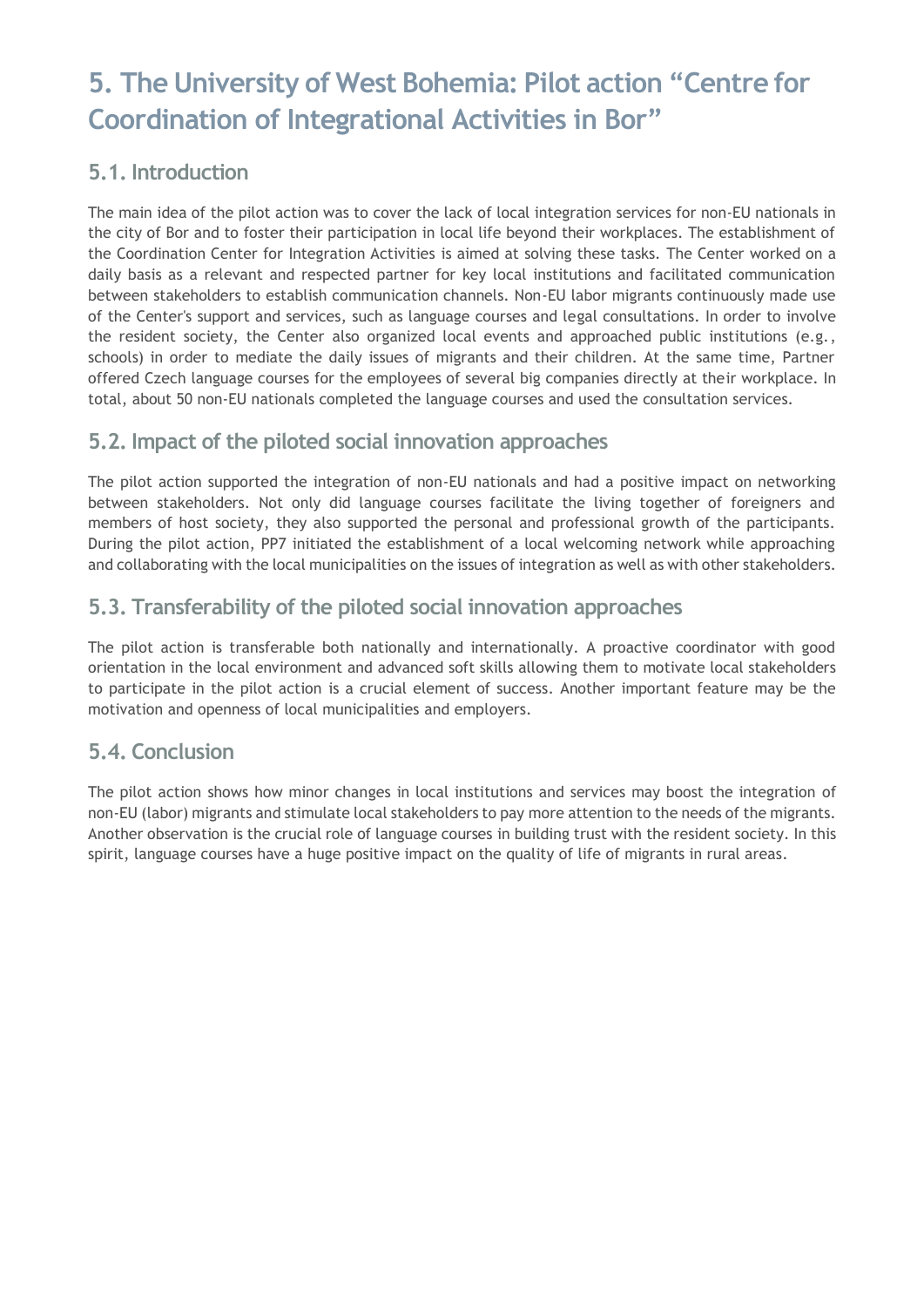## **6. The Municipality of Piran: Pilot action "Combating Discrimination against Migrant Children and Women"**

#### **6.1. Introduction**

The municipality of Piran has a strong multicultural background and a relatively large share of the migrant population. Increasing awareness about migration and human rights in schools and kindergartens is hence of particular importance for this region, especially for the prevention of discrimination. Fighting discrimination became the main target of the pilot action. The pilot action focused on the integration of migrant children and their parents through games, music activities, and cultural exchanges. Furthermore, the project encouraged migrant women to participate in Slovenian language lessons, which contributed to their integration into local society. In total, more than 25 children of non-EU nationals and their parents were involved in this pilot action.

## **6.2. Impact of the piloted social innovation approaches**

First of all, PP8 managed to mobilize and involve local stakeholders and public institutions by providing them with information about the needs of the target group. The pilot action intensified the interaction between resident and migrant children in early education, which resulted in stronger personal development and social integration on both sides. The stakeholders involved in the pilot action acknowledged the effectiveness of the educational tools for this achievement.

## **6.3. Transferability of the piloted social innovation approaches**

The pilot action is transferable to other Slovenian municipalities and public institutions like schools and kindergartens. If other regions or governments show interest in implementing similar actions, it is possible to provide them with the know-how, practices, and inventions elaborated during the run of this pilot action. Initiators should place special emphasis on the preparation of simple and interesting materials and activities connected with the culture of both the host society and migrant children. There is also a need for the involvement of teaching staff with sufficient intercultural experience.

## **6.4. Conclusion**

Schools and kindergartens expressed their interest in continuing to participate in the project. This demonstrates that public institutions can successfully serve as a space for dialogue between the local society and non-EU citizens. Working with children may be especially effective for establishing such a dialogue since it also often involves their parents.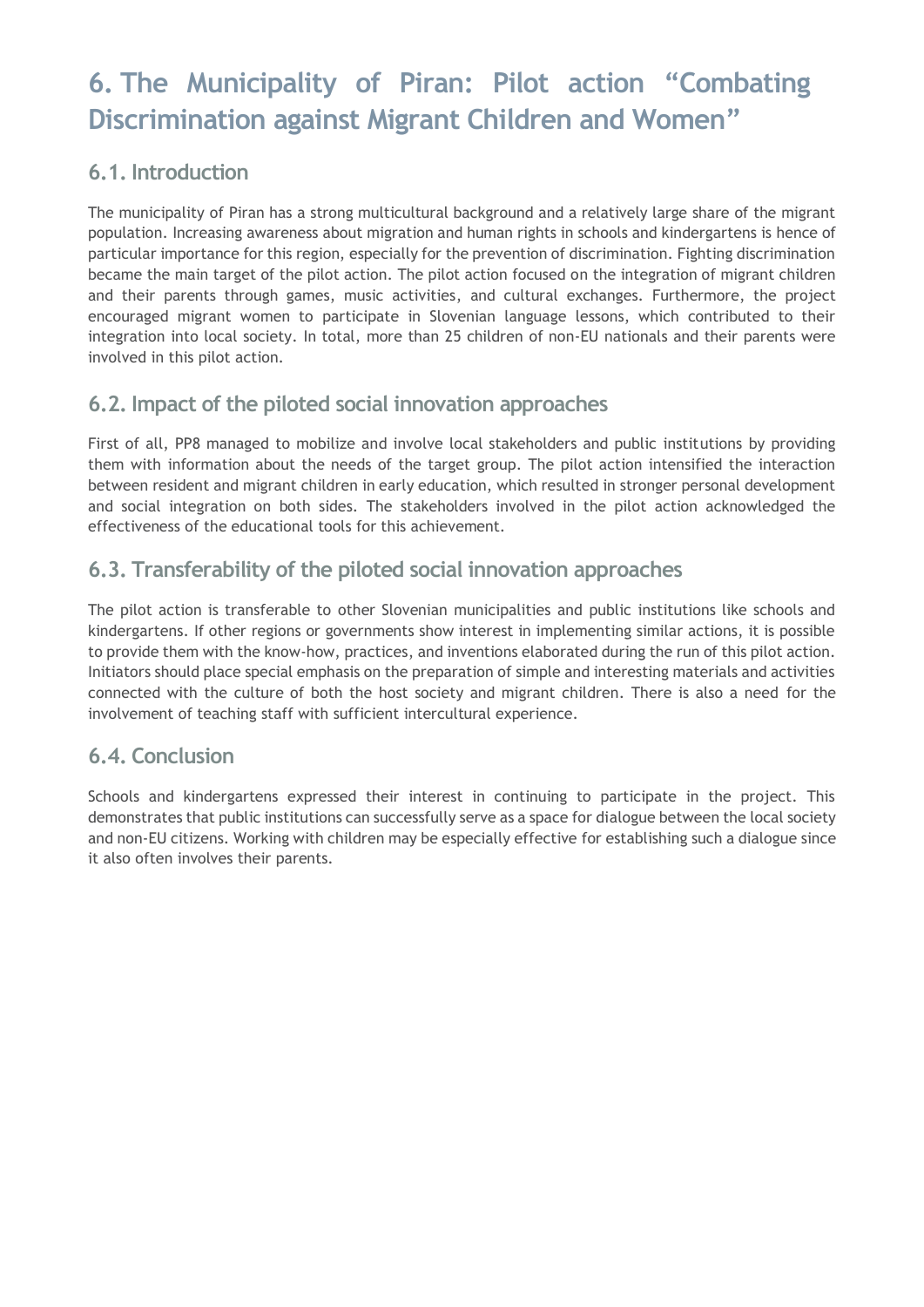## **7. The Municipality of Postojna: Pilot action "Starting Point Postojna"**

## **7.1. Introduction**

Before the start of the pilot action, the territory of the Municipality of Postojna lacked institutions that comprehensively covered the needs of non-EU migrants. In order to change this, the Municipality of Postojna created the Starting Point Postojna – an office providing comprehensive assistance during the integration process of migrants living in this region. The office employed five people who assisted immigrants both at the headquarters and in the field. PP9 was in constant contact with local stakeholders in order to gain access to the target groups, identify their needs, and find tailor-made solutions to their problems. Apart from offering legal and social consultations to non-EU migrants, the office organised Slovenian language courses, individual school support for migrants and support in the creation of business plans for potential entrepreneurs. PP9 also used various events and workshops co-created in order to involve both migrants and the resident society. Overall, more than 180 non-EU migrants and 70 local residents were involved in the pilot action.

## **7.2. Impact of the piloted social innovation approaches**

During the pilot action, the team managed to establish an active communication and exchange network with a wide range of stakeholders in the region. Due to this, the needs of the target group were deeply integrated into the concept of pilot action. This process boosted the circulation of information about the pilot action and has efficiently established the support system for non-EU migrants. Additionally, the pilot action provided a necessary space for dialogue and the exchange of ideas, which fostered the formation of a new local community, including migrants.

## **7.3. Transferability of the piloted social innovation approaches**

The pilot action is transferable both in the national and international context. The main emphasis should be put on three things: the involvement of staff with relevant multicultural experience, the flexibility of provided services demanded by the target group, and the establishment of sustainable communication channels with local stakeholders. Equally important is the availability of a public space for performing the activities.

## **7.4. Conclusion**

The pilot initiative emphasizes the advantage of diversified services and exchanges with local stakeholders for the involvement of broader target groups. A complex approach towards meeting the needs of non-EU nationals can make the programm more solid and attract the attention of the host society. The pilot action also confirms the need for common spaces for the success of similar integration activities.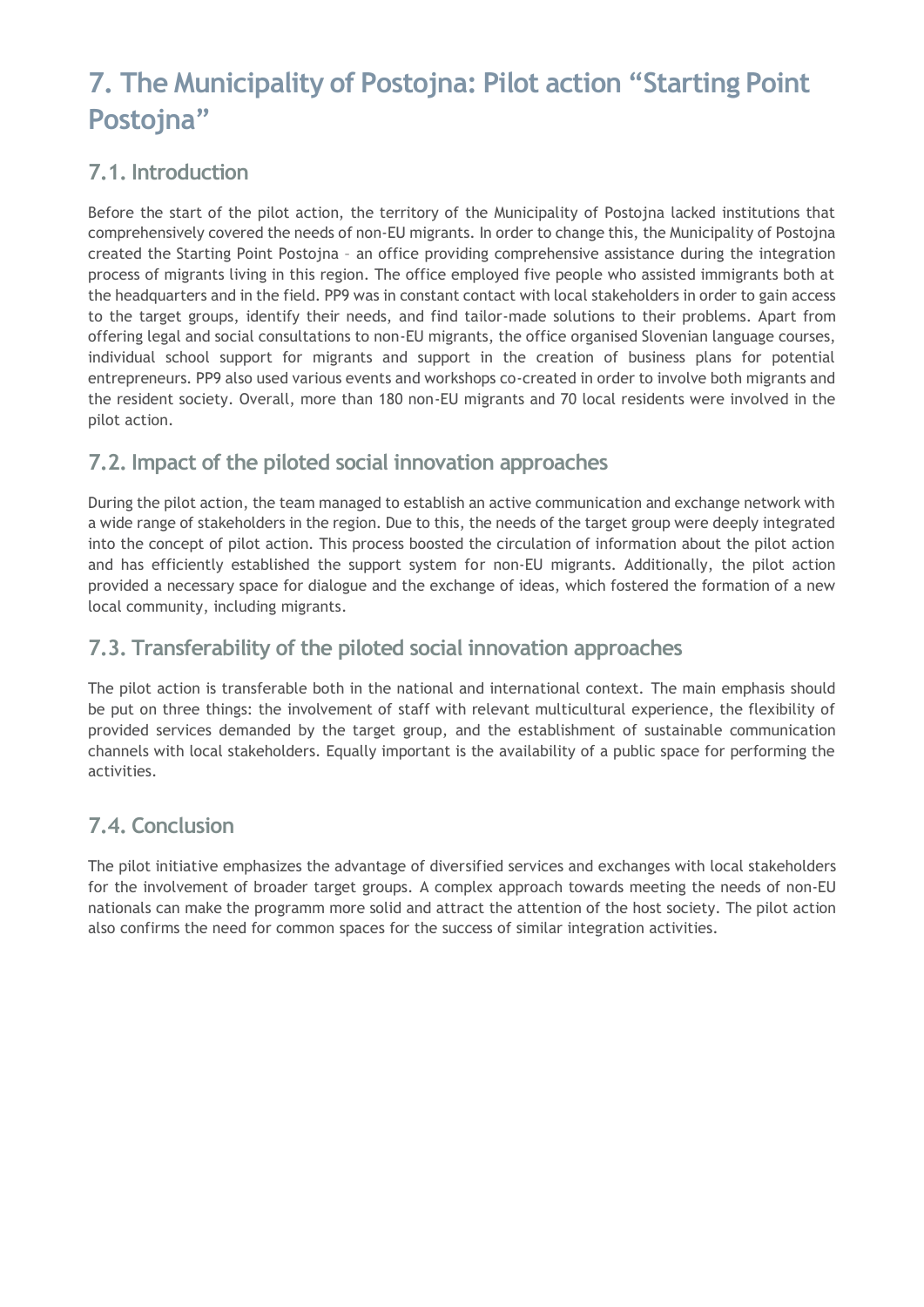## **8. The West Pomerania Region and the University of Szczecin: Pilot action "EACH OF US IS UNIQUE AND IMPORTANT - Multicultural Education in the Classroom"**

#### **8.1. Introduction**

The pilot action has covered the territory of West Pomerania Region with a greater number of immigrants from Ukraine or Belarus.. In order to spread the welcoming culture in schools and increase the intercultural competence of teachers, the team concentrated on the inclusion of specific education practices (presentations, workshops) in the learning process. One part of the pilot action consisted of organizing thematic competitions with the aim of developing locals' intercultural sensitivity towards various minority groups living in West Pomerania and their daily challenges. Furthermore, children from the host society had the opportunity to share their culture with their migrant classmates.On top of that, the pilot action team held 20 online workshops to create a space where students could learn more about the concept of multiculturalism and exchange their thoughts and ideas. In total, more than 390 children and 34 teachers were involved in the pilot action.

## **8.2. Impact of the piloted social innovation approaches**

PPs 10 and 11 facilitated the involvement of experts and stakeholders who helped to shape the educational tools through their comments and feedback. In the process of networking, the pilot action team created awareness about the integration of non-EU migrants and their children among local stakeholders. Implemented practices were welcomed by the teachers and gave impulse to new discussions among the students. Thanks to the pilot action, the West Pomeranian Region started the process of shaping new attitudes among children and adolescents as well as providing teachers with valuable experience of intercultural practices.

## **8.3. Transferability of the piloted social innovation approaches**

The concept of the pilot action is transferable and can be implemented in any other region or even in a single school that wants to improve the intercultural competences of both teachers and pupils. The motivation and involvement of schools and their personnel are critical for the success of implemented activities. The tools were designed for diverse groups of students and teachers, which makes them usable with minor adjustments to the needs of specific classes. They are designed as activation exercises and as an invitation for further discussions, which requires moderation from teachers.

## **8.4. Conclusion**

One of the most obvious conclusions is the necessity to build on the knowledge of local stakeholders while planning integration activities. In our case, this helped in shaping the educational tools and optimising the agenda. Another point for discussion is the role of schools and teachers in the progress of a welcoming culture in rural regions. The pilot action draws attention to the higher interest of smaller territorial units in the topic of migration, which may point to the untapped integration potential of rural schools.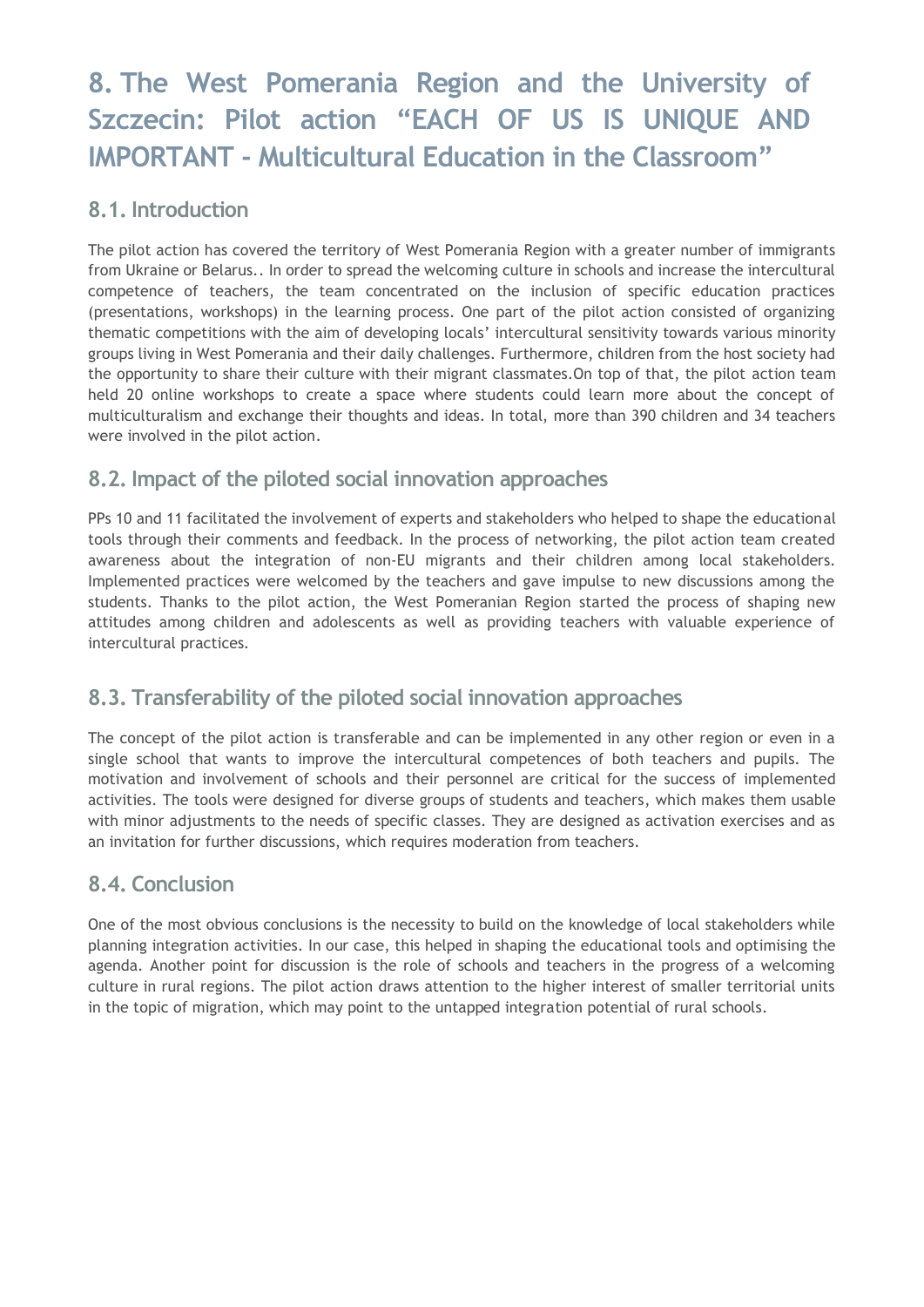## **9. The Burgenland District: Pilot action "EMI BLK"**

#### **9.1. Introduction**

A lack of platforms for establishing contacts with the host society was one of the most significant challenges for migrants in the Burgenland District.Even working non-EU nationals can feel alienated since their employment serves as imaginary evidence of completed integration. Rarely are integration activities designed to meet their needs. For this reason, the main goal of this pilot action was to bring both migrants and Germans together at the activity camps. The list of activities besides the camps included training and thematic workshops in offline and online formats. During the camps, participants enjoyed team-building and sports activities as well as excursions that allowed them to discover the region. The most active participants were invited to the Team Leaders Training, where they could improve their leadership skills and management capacities. The workshops focused on the questions of identity, sexism, racism, and discrimination in daily life.

#### **9.2. Impact of the piloted social innovation approaches**

The pilot action contributed to the establishment of connections between non-EU migrants and members of the host society. Such elements are crucial for the future development of structures facilitating the integration of non-EU nationals in rural areas. As representative of a local authority, PP12 tested various methods for the integration activities.

## **9.3. Transferability of the piloted social innovation approaches**

The fact that the concept of the pilot action was inspired by the Swedish project "Ny På Landet" already proves its transferability. For example, participants of the Annual Integration Conference in the district of Kulmbach were surprised that such a "small" pilot action could attract migrant participants and thought about adapting this pilot action to their regions in order to facilitate the social integration for working migrants. It is necessary to highlight the involvement of members of the host society in the camps and workshops as one of the main features of this pilot action.

## **9.4. Conclusion**

The pilot action demonstrates the combination of online and offline activities and, thus, highlights the importance of flexibility in the implementation of concrete actions and measures. It also stresses the need to conceptualize integration as a multifaceted and ongoing process that includes both the members of resident society and different groups of migrants.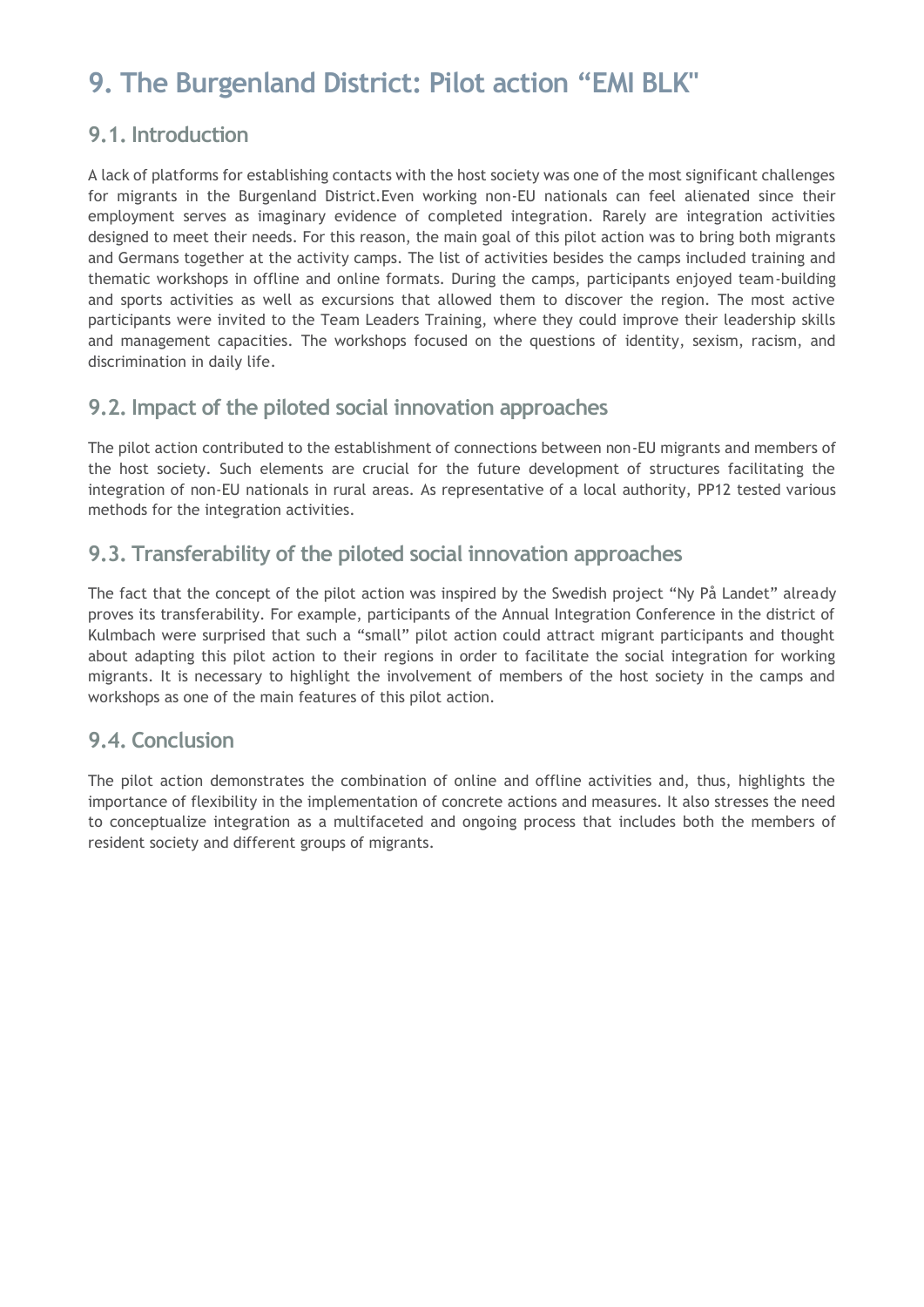## **10. The Lodzkie Region: Pilot action "Legal support and better communication - how to make Ukrainian citizens feel better and safer in the Lodzkie Region"**

## **10.1. Introduction**

The situation in the Lodzkie Region was characterized by low integration of non-EU labor migrants. Despite being employed, Ukrainian workers still have difficulties accessing public services. In order to change this, PP13 decided to support both employees of public institutions and non-EU nationals in the region. The first part of the pilot action consisted of a Ukrainian language course for public servants aimed at improving their communication with migrants. Public servants had the possibility of attending the courses online from their workplace. The second part of the pilot action was legal consultations for non-EU migrants in different places of the Lodzkie Region. The most common topics for the consultations were the legalization of residence, company law, family law, and the drafting or verification of documents and applications. Overall, more than 36 public servants participated in the language course from 7 diferent counties of the Lodzkie Region, and 264 migrants requested legal consultations.

## **10.2. Impact of the piloted social innovation approaches**

Enhancing the language competencies of public servants has undeniably led to a significant improvement in the quality of public services for Ukrainian labor migrants. This removed the mental barrier and, at the same time, made the work of public servants much easier. Legal consultations were helpful in overcoming bureaucratic obstacles and providing new knowledge to non-EU migrants. With these activities, PP13 tested the demand for such kinds of services in the region, which is useful for future planning of integration initiatives.

## **10.3. Transferability of the piloted social innovation approaches**

The activities implemented in Lodzkie Region are evaluated as transferable to other regions (e.g., focusing on the public sector). Meanwhile, it's necessary to pay attention that this pilot action was elaborated for a homogenous migrant group consisting mainly of Ukrainian workers. Inclusion of more diverse groups may bring additional challenges for planning and implementation.

## **10.4. Conclusions**

The pilot action contributes to the concept of integration as a multifaceted process and tests the alternative role of language courses targeted at the employees of public institutions, which are the most important contact points for non-EU migrants. Such an approach may be fast and effective due to the establishment of emotional contacts and mutual interests between public servants and migrants. As for the legal consultations, they proved to be effective for dealing with bureaucracy.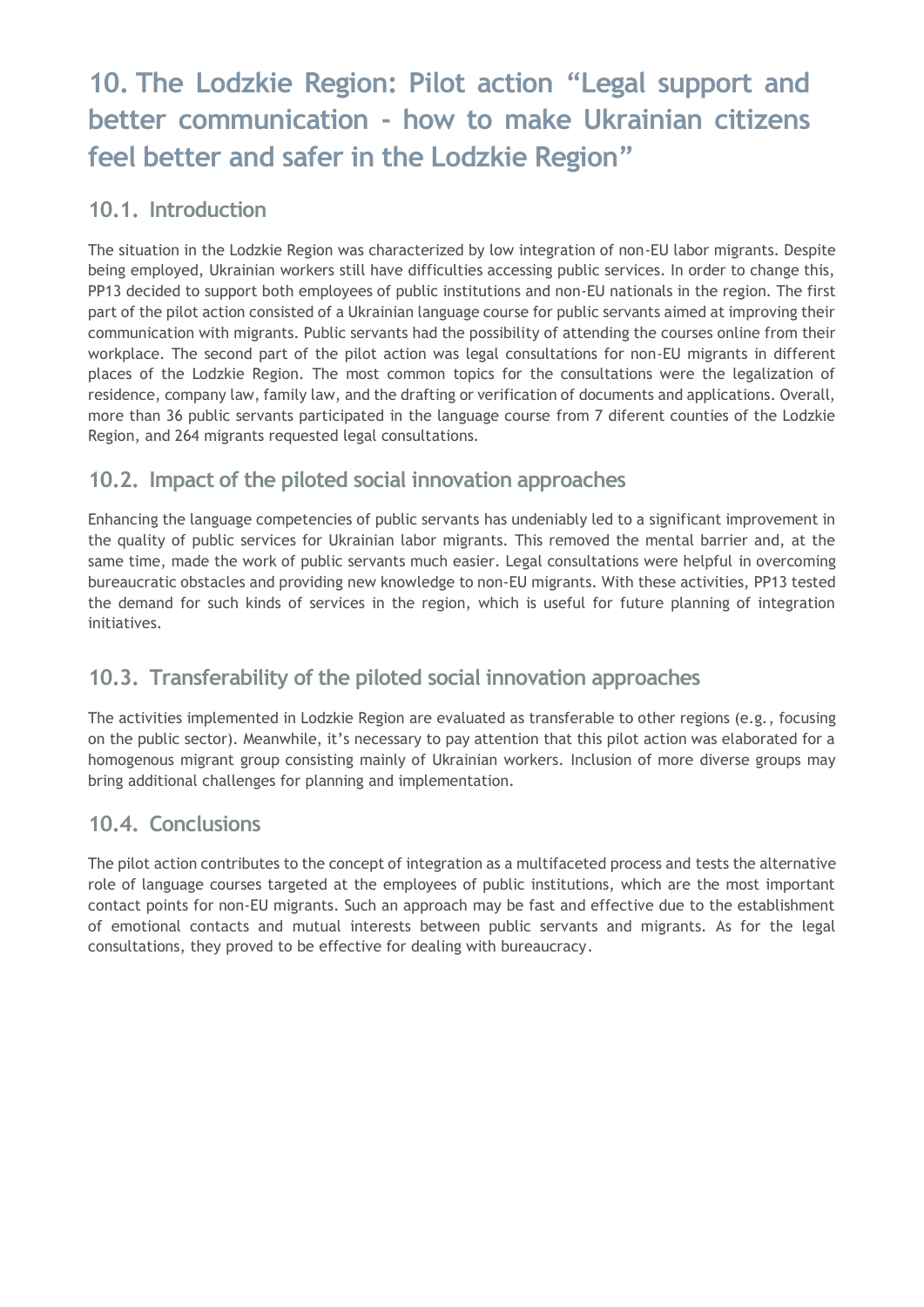## **11. Lessons learnt**

All in all, the pilot activities tested during the project involved non-EU migrants, resident society, public institutions, private organizations, and businesses. The main types of implemented activities were public services, legal consultations, cultural and language mediation, language courses, and thematic workshops or events. The most common impact of the pilot actions deals with the establishment of the local welcoming network and communication channels between stakeholders. Nevertheless, many pilot actions also successfully satisfied unmet needs of non-EU nationals and contributed to the changes of attitudes towards non-EU migrants in rural areas.

It is essential to mention that all pilot actions were implemented during the outbreak of the COVID-19 pandemic, with significant challenges for the teams. Almost all partners had to adjust their activities and switch them to online mode. The most common challenges associated with the pandemic were: limitations in the number of participants or locations; permanent uncertainty in the future of pilot action; a lack of capacity among local stakeholders; and changes in the sociopolitical climate.Nevertheless, all partners successfully found alternatives and used combined tools to run the majority of scheduled activities.

The WP leader provided the following comments on the result of the pilot actions and added recommendations for the future based on discussions with the project partners:

#### **11.1. On the Waldensians Valleys:**

The pilot action was welcomed among local stakeholders and migrants, allowing a swift response to the pandemic-related restrictions. Housing issues remained a challenge as – despite the efforts made – no rental guarantees could be issued. Other self-defined indicators of the pilot action were fulfilled. In the future, more activities addressing the needs of the migrants and the local population should be implemented.

#### **11.2. On the City of Osijek and DKollektiv:**

The essence of the success of the pilot activity is the established cooperation between the city of Osijek and local organizations, good communication and exchange with other local stakeholders, and a combination of professional and voluntary services together with the implementation of the regional strategic plan.

#### **11.3. On the Mountain Union of Ceva and UNCEM:**

The pilot action is aimed at promoting a novel and different approach to managing migration flows in rural areas. Its main feature was in the networking process at the local and national level to fulfill the basic needs of migrants. The new model was successfully applied and allowed to resettle non-EU migrants. The model is replicable and transferable.

#### **11.4. On the University of West Bohemia:**

The pilot action managed to involve employers, migrant workers, and municipalities in a common approach that could provide meaningful assistance to individuals. Consultation services have gained popularity among migrants. Cooperation with employers as stakeholders represents a challenge as their motivation is often driven by expected short-term advantages. Follow-up activities depend on financial resources that have not been found yet.